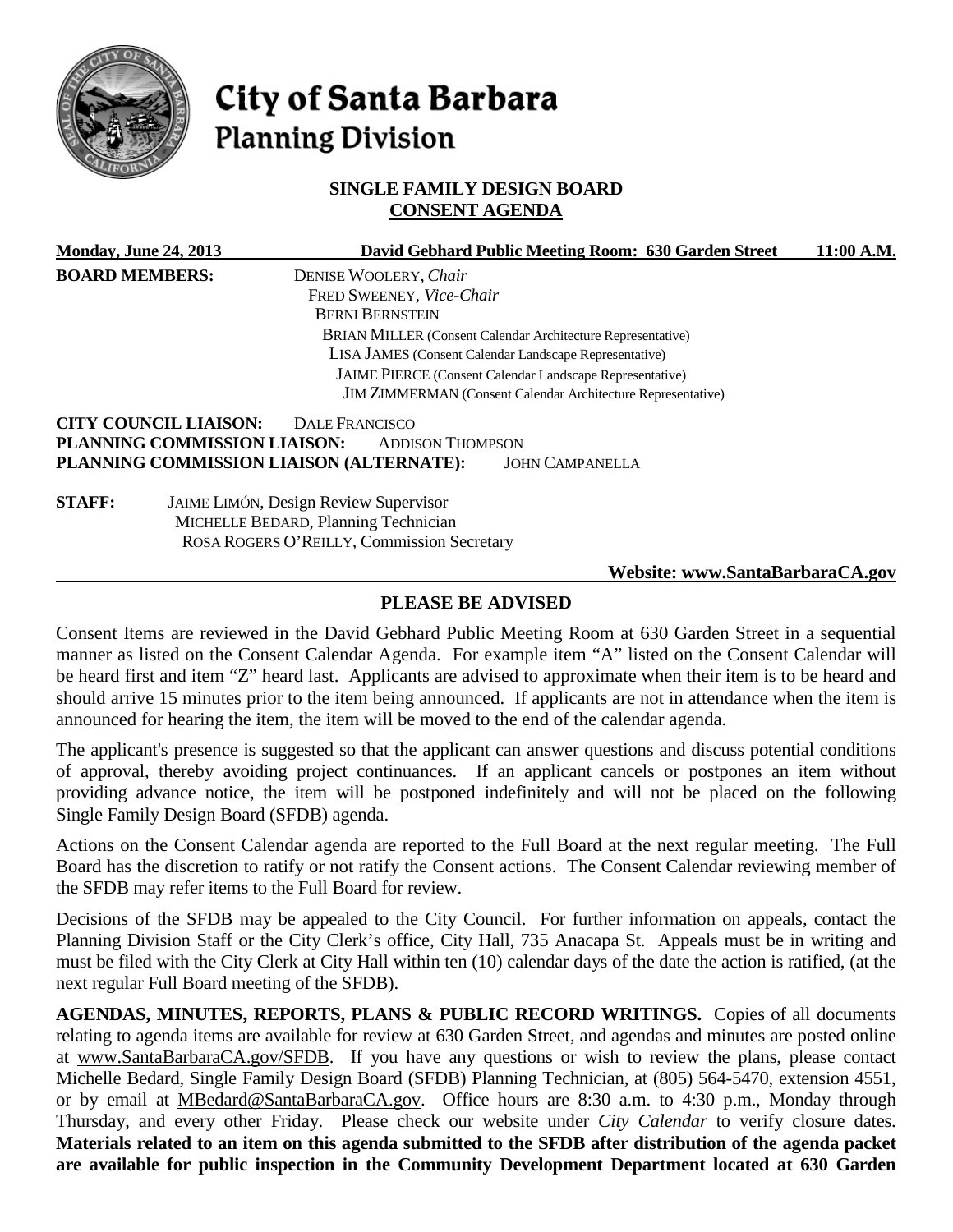**Street, during normal business hours.** Writings that are a public record under Government Code § 54957.5(a) and that relate to an agenda item for an open session of a regular meeting of the SFDB and that are distributed to a majority of all of the members of the SFDB during the meeting are available for public inspection by the door at the back of the David Gebhard Public Meeting Room, 630 Garden Street, Santa Barbara, CA.

**AMERICANS WITH DISABILITIES ACT:** In compliance with the Americans with Disabilities Act, if you need special assistance to gain access to, comment at, or participate in this meeting, please contact the Planning Division at (805) 564-5470, extension 4577. If possible, notification at least 48 hours prior to the meeting will enable the City to make reasonable arrangements in most cases.

**NOTICE:** On Thursday, June 20, 2013, this Agenda was duly posted on the indoor and outdoor bulletin boards at the Community Development Department, 630 Garden Street, and online at [www.SantaBarbaraCA.gov/SFDB.](http://www.santabarbaraca.gov/sfdb)

**PUBLIC COMMENT:** Any member of the public may address the Single Family Design Board Consent Representative for up to two minutes on any subject within their jurisdiction that is not scheduled for a public discussion before the Board.

## **REVIEW AFTER FINAL**

### **A. 1667 LAS CANOAS RD A-1 Zone**

| Assessor's Parcel Number:  | $021 - 071 - 010$                 |
|----------------------------|-----------------------------------|
| <b>Application Number:</b> | MST2011-00277                     |
| Owner:                     | Jeffrey Howard Frank Trust        |
| Architect:                 | <b>Thompson Naylor Architects</b> |
|                            |                                   |

(Revised proposal to construct a new, one-story, 2,968 square foot, single-family residence and an attached 574 square foot, two-car garage, located on a 1.3 acre lot in the Hillside Design District. The previous house and garage were destroyed in the Jesusita Fire. A total of 274 cubic yards of grading is proposed. The proposed total of 3,542 square feet is 69% of the guideline floor-to-lot area ratio (FAR). The revised proposal involves an additional 367 square feet from the previously approved project.)

# **(Review After Final for site and landscaping alterations.)**

### **REFERRED BY FULL BOARD**

**B. 16 RUBIO RD E-1 Zone**

| Assessor's Parcel Number:  | 029-342-003   |
|----------------------------|---------------|
| <b>Application Number:</b> | MST2013-00079 |
| Architect:                 | Tom Ochsner   |
| Owner:                     | Jim Knecht    |

(Proposal for a remodel, conversion and additions to existing under-story storage space into habitable space to an existing, 2,022 square foot, single-family residence with an attached two-car garage. The proposal results in an 18 square foot, first level addition and a new 252 square foot, habitable basement. The proposal includes a 456 square foot addition to an existing 280 square foot rear deck. The proposed total of 2,292 square feet, located on a 9,932 square foot lot in the Hillside Design District, is 63% of the floor-to-lot area ratio (FAR). The project includes Staff Hearing officer review for requested zoning modifications.)

**(Final Approval requested. Project requires compliance with Tier 2 Storm Water Management Program (SWMP).)**